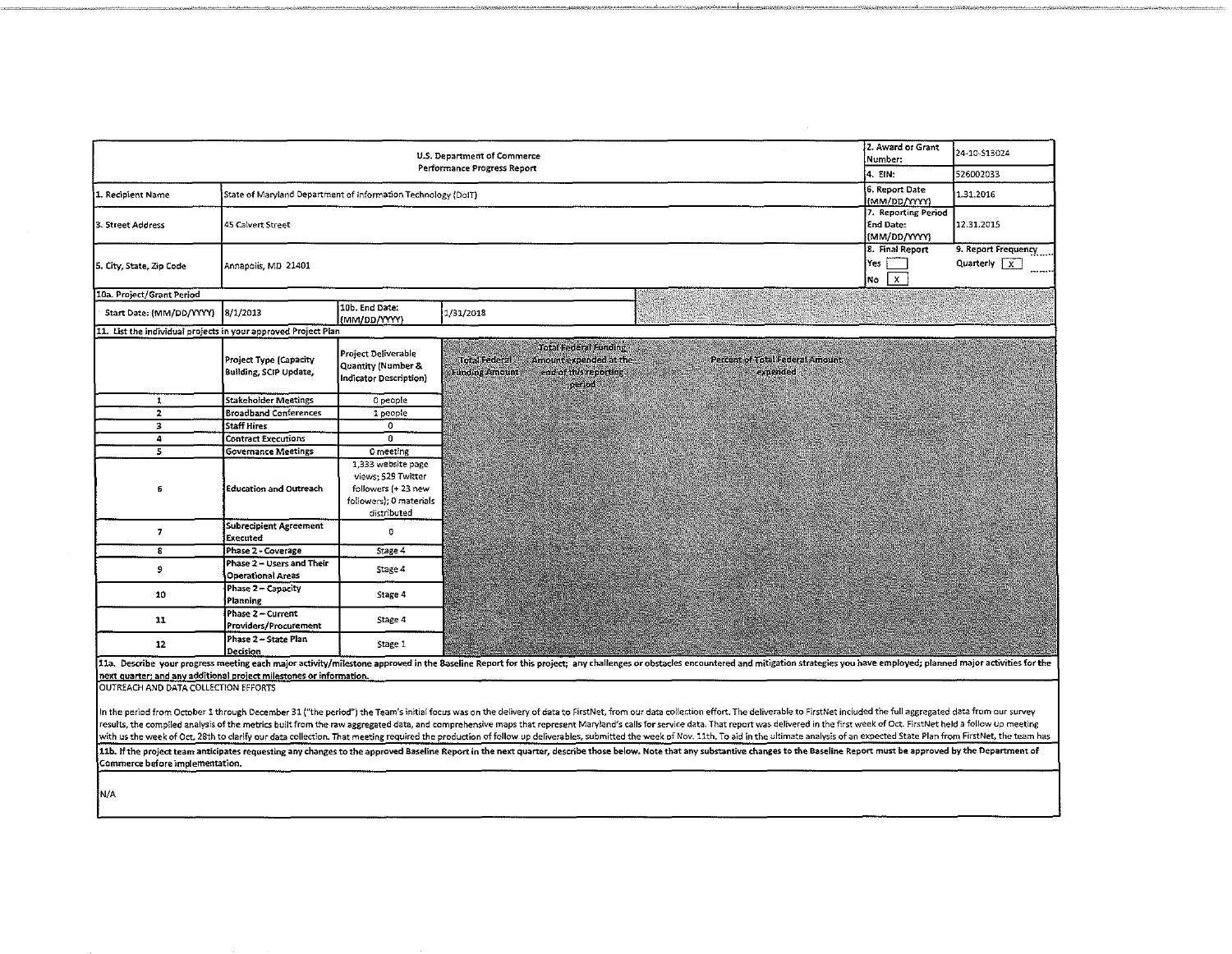|  |  | 11c. Provide any other information that would be useful to NTIA as it assesses this project's progress. |  |
|--|--|---------------------------------------------------------------------------------------------------------|--|
|  |  |                                                                                                         |  |

N/A

11d. Describe any success stories or best practices you have identified. Please be as specific as possible.

N/A

 $\sim 10^7$ 

12. Personnel<br>12. Personnel<br>12a. If the project is not fully staffed, describe how any lack of staffing may impact the project's time line and when the project will be fully staffed.

| 12b. Staffing Table                                                                                                                                       |                                                                                                                                                                     |                                                                                 |                          |                      |                                   |                   |                 |                                                |                                          |
|-----------------------------------------------------------------------------------------------------------------------------------------------------------|---------------------------------------------------------------------------------------------------------------------------------------------------------------------|---------------------------------------------------------------------------------|--------------------------|----------------------|-----------------------------------|-------------------|-----------------|------------------------------------------------|------------------------------------------|
| Job Title                                                                                                                                                 | FTE%                                                                                                                                                                | Project (s) Assigned                                                            |                          |                      |                                   |                   |                 |                                                | Change                                   |
| Assistant Bureau Chief/Chief<br>Information Officer:<br>Technology and Information<br>Management Command of the<br>Maryland Department of State<br>Police | 20%                                                                                                                                                                 | Law Enforcement SME for FirstNet/SLIGP work                                     |                          |                      |                                   |                   |                 |                                                | No Change                                |
| Department of Information<br>Technology Radio System<br>Director                                                                                          | 20%                                                                                                                                                                 | Program Management at the State level for SLIGP                                 |                          |                      |                                   |                   |                 |                                                | No Change                                |
| Department of Information<br>Technology Systems Engineer                                                                                                  | 30%                                                                                                                                                                 | Engineering and program management support at the State level for FirstNet work |                          |                      |                                   |                   |                 | No Change                                      |                                          |
| Department of Information<br>Technology GIS Deputy<br>Director                                                                                            | 10%                                                                                                                                                                 | GIS support at the State level                                                  |                          |                      |                                   |                   |                 |                                                | No Change                                |
|                                                                                                                                                           |                                                                                                                                                                     |                                                                                 |                          |                      |                                   |                   |                 |                                                |                                          |
| [13. Subcontracts (Vendors and/or Subrecipients)                                                                                                          |                                                                                                                                                                     |                                                                                 |                          |                      |                                   |                   |                 |                                                |                                          |
| Name                                                                                                                                                      | 13a. Subcontracts Table - Include all subcontractors. The totals from this table must equal the "Subcontracts Total" in Question 14f.<br><b>Subcontract Purpose</b> |                                                                                 | Type<br>(Vendor/Subrec.) | RFP/RFQ Issued (Y/N) | Contract<br>Executed<br>$\{Y/N\}$ | <b>Start Date</b> | <b>End Date</b> | <b>Total Federal Funds</b><br><b>Allocated</b> | <b>Total Matching Funds</b><br>Allocated |
| Integrity Consulting                                                                                                                                      | <b>Broadband Technical SME</b>                                                                                                                                      |                                                                                 | Contractor               | Y                    | Y                                 | 12.9.14           | 7.31.16         | \$313,560.00                                   | \$0.00                                   |
| University of Maryland Center<br>for Health and Homeland<br>Security                                                                                      | Broadband Outreach Administrator, Regional<br>Coordinators, and Grants Management                                                                                   |                                                                                 | Contractor               | N                    | Y                                 | 8.1.13            | 7.31.16         | \$998.275.00                                   | \$0.00                                   |
| Western Maryland Regional<br>Coordinator and Exercise<br>Director (Allegany County)                                                                       | Western MD Regional Outreach coordinator, exercise<br>developement, and data collection activites.                                                                  |                                                                                 | Contractor               | N                    | Y                                 | 10.30.14          | 7.31.16         | \$75,000.00                                    | \$0.00                                   |
| Salisbury State University<br>(ESRGC)                                                                                                                     | Broadband Website and Mapping and Data Collection<br>Analysis                                                                                                       |                                                                                 | Contractor               | Ν                    | Y (Task<br>Order<br>MOU)          | 6.5.14            | 1.31.18         | \$345,000.00                                   | \$0.00                                   |
| All Hazards Consortium                                                                                                                                    | Regional Coordination for MACINAC                                                                                                                                   |                                                                                 | Contractor               | Y                    | Y                                 | 9.25.14           | 7.31.16         | \$90,750.00                                    | \$0.00                                   |
| Motorola and Skyline                                                                                                                                      | Coverage Objectives Analysis: MD FIRST Maps,                                                                                                                        |                                                                                 | Contractor               | Y                    | Y                                 | 3.25.15           | 1,31.18         | \$0.00                                         | \$63,374.00                              |
| [13b. Describe any challenges encountered with vendors and/or subrecipients.                                                                              |                                                                                                                                                                     |                                                                                 |                          |                      |                                   |                   |                 |                                                |                                          |
| None                                                                                                                                                      |                                                                                                                                                                     |                                                                                 |                          |                      |                                   |                   |                 |                                                |                                          |

 $\cdots$